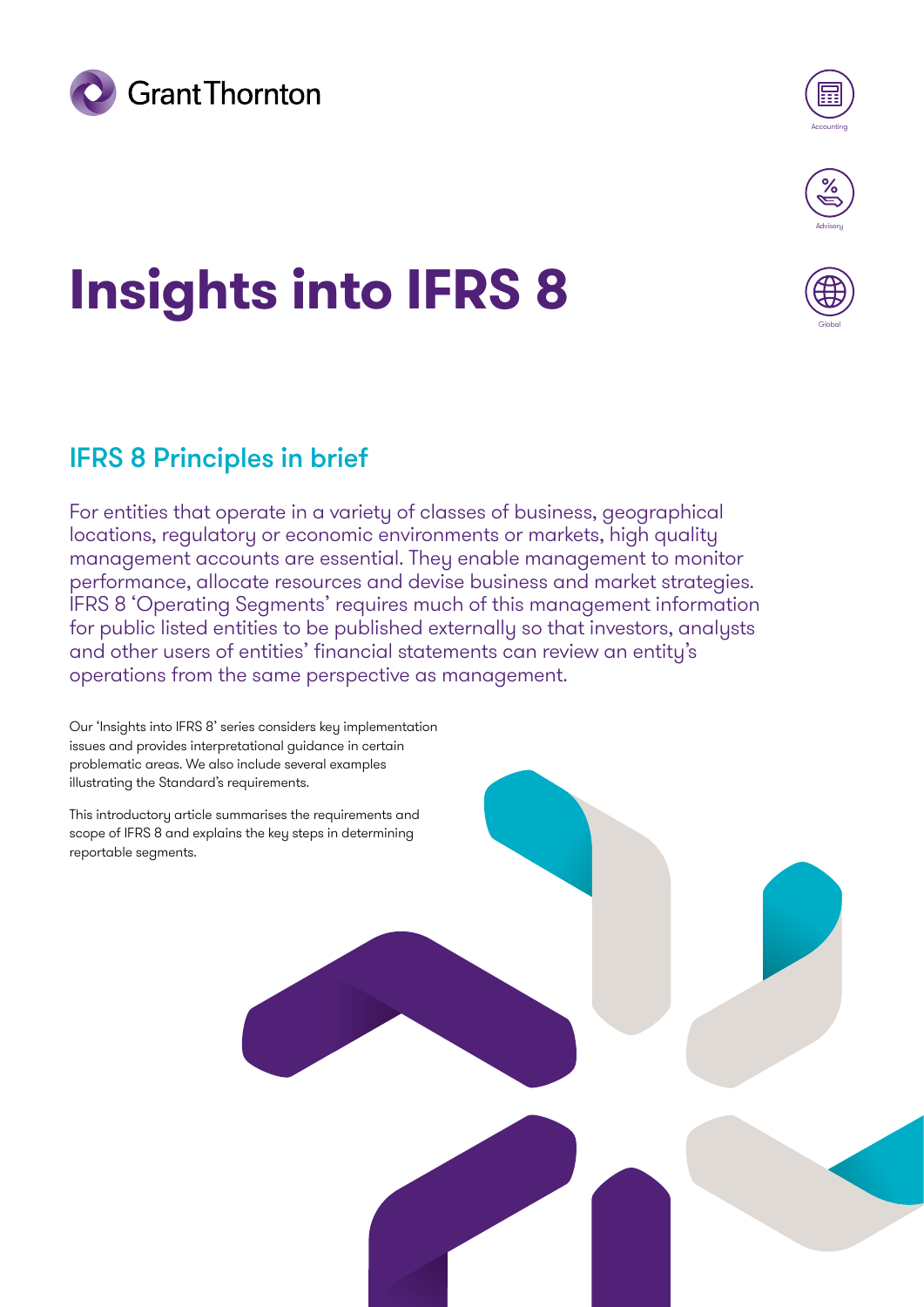#### Summary of requirements

**IFRS 8 requires an entity to disclose information to enable users of its financial statements to evaluate the nature and financial effects of the business activities in which it engages and the economic environments in which it operates.**

**IFRS 8 requires an entity to report financial and descriptive information about its reportable segments:**

- **reportable segments are operating segments or aggregations of operating segments that meet specified criteria**
- **operating segments are components of an entity about which separate financial information is available that is evaluated regularly by the chief operating decision maker (CODM) in deciding how to allocate resources and in assessing performance.**

**IFRS 8 specifies how an entity should report information about its operating segments in annual financial statements and, as a consequential amendment to IAS 34 'Interim Financial Reporting', requires an entity to report selected information about its operating segments in interim financial reports.**

**Generally, financial information is required to be reported on the same basis as is used internally for evaluating operating segment performance and deciding how to allocate resources to operating segments. IFRS 8 requires reconciliations of total reportable segment revenues, total profit or loss, total assets, liabilities and other amounts disclosed for reportable segments to corresponding amounts in the entity's financial statements.**

**IFRS 8 sets out requirements for related entity-wide disclosures about products and services, geographical areas and major customers. It also requires an entity to report information about the revenues derived from its products or services (or groups of similar products and services), about the countries in which it earns revenues and holds non-current assets, and about major customers, regardless of whether that information is used by management in making operating decisions.**

**IFRS 8 does not require an entity to report information that is not prepared for internal use if the necessary information is not available and the cost to develop it would be excessive.**

**If an entity changes the structure of its internal organisation that results in a change in its reportable segments, then the corresponding amounts should be restated unless, for each item of disclosure, the information is unavailable or the cost to develop it is excessive. Where comparative information has been restated, this fact should be disclosed.**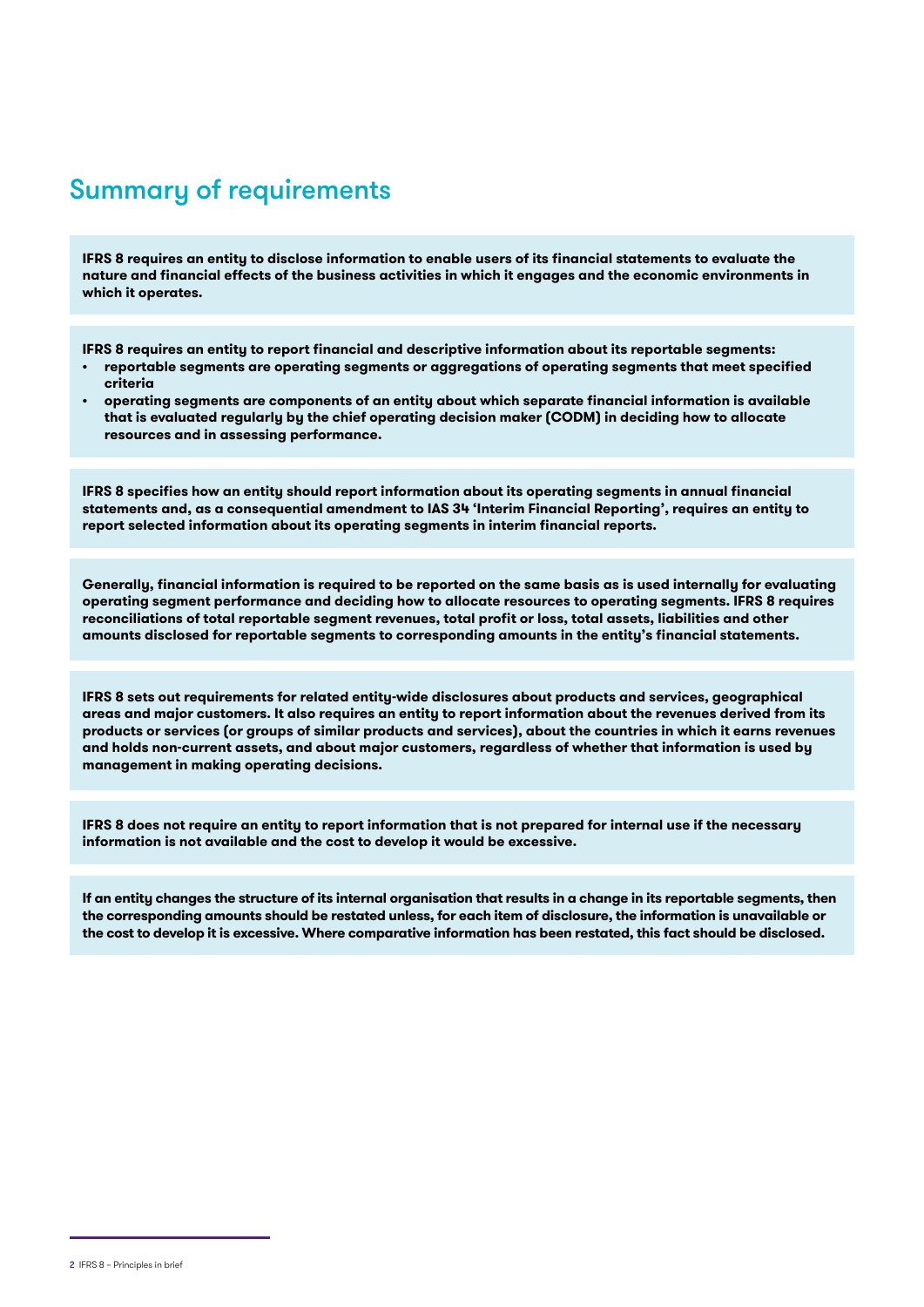## **Objectives**

The objective of IFRS 8 is set out in a core principle. This principle requires an entity to disclose information to enable users of its financial statements to evaluate the nature and financial effects of the business activities in which it engages and the economic environments in which it operates.

Operating segments are determined based on the structure of the organisation and how information is reported to management. IFRS 8 does not prescribe the measurement policies for the information to be disclosed. Instead the amounts disclosed are mainly based on the information presented to management. This is generally known as 'the management approach' or 'through the eyes of management'.

#### **The management approach**

The IASB decided to implement a management approach in the Standard because:

- it gives consistency between what is reported to users and what is reported internally to management, enabling users to see how the entity is structured to reflect the risks and opportunities that management believe are important
- the ability to see segment information 'through the eyes of management' enhances users' ability to predict actions or reactions of management that can significantly affect the entity's prospects for future cash flows
- segment information is more consistent with information reported elsewhere in the annual report, for example in a management commentary, and
- the incremental cost of producing segment information is lower because it is based on the information already presented to management.

 $\degree$ The objective of IFRS 8 is set out in a core principle. This principle requires an entity to disclose information to enable users of its financial statements to evaluate the nature and financial effects of the business activities in which it engages and the economic environments in which it operates."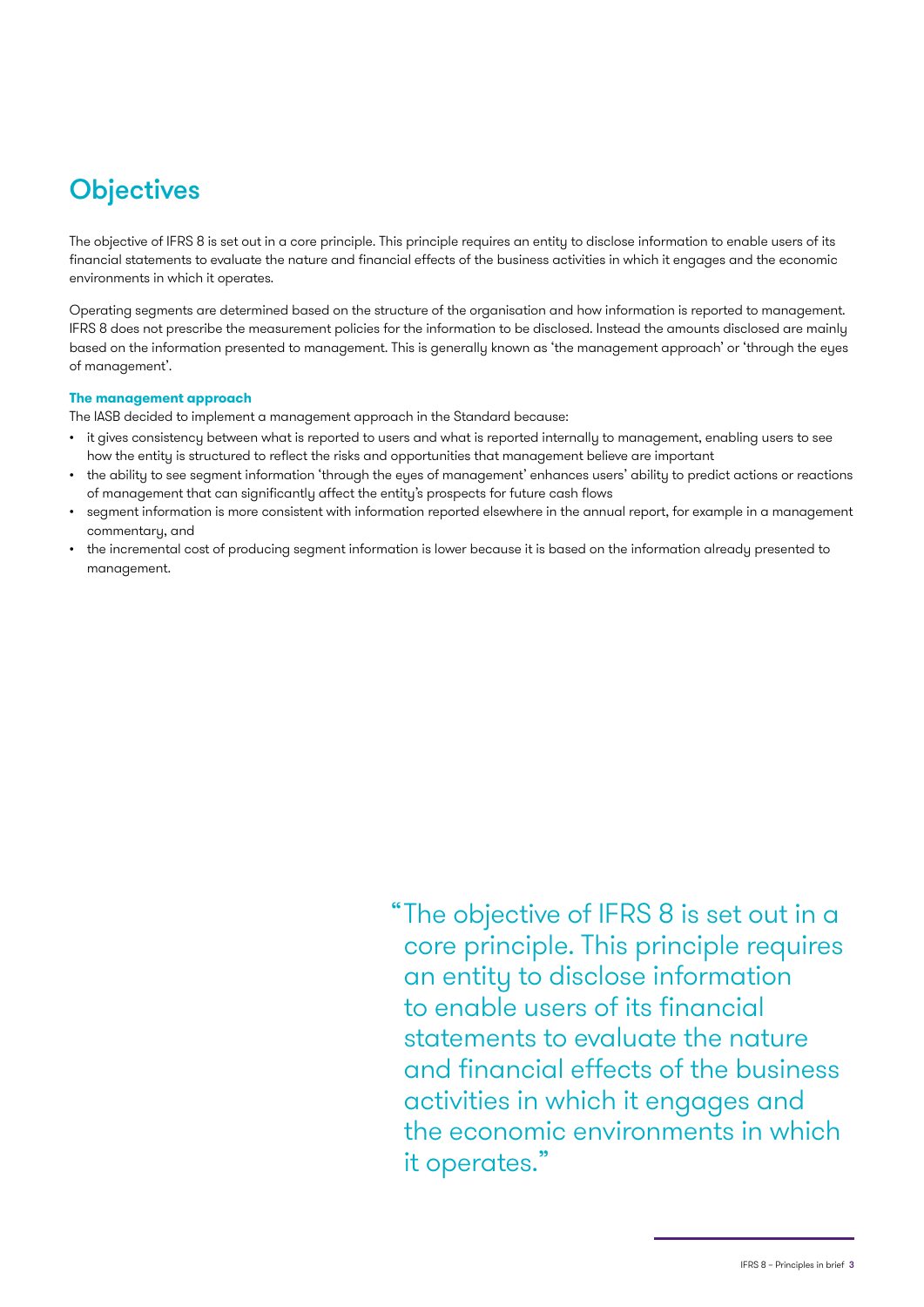## Scope of IFRS 8

The disclosure requirements of IFRS 8 are limited to entities within its scope. However, other entities may, in certain circumstances, need to identify operating segments in accordance with IFRS 8 in order to comply with the requirements of other standards (see more details below).

#### **Identifying entities within the scope of IFRS 8**

IFRS 8 applies to entities that prepare financial statements, and:

- whose equity or debt securities are traded in a public market, or
- that file, or are in the process of filing, financial statements with a securities commission or other regulatory organisation for the purposes of issuing any class of instruments in a public market.

This applies to both consolidated financial statements of a group with a parent and the separate or individual financial statements of an entity.

IFRS 8 clarifies what is meant by a 'public' market and makes it clear this includes 'over-the-counter' markets. It also states a parent entity that does not have publicly traded securities is not within the scope of IFRS 8, even if it has a subsidiary or investment in another entity that has issued listed securities.

If a financial report in the scope of IFRS 8 contains both consolidated financial statements as well as the parent's separate financial statements, segment information is required only in the consolidated financial statements.

Some entities outside the mandatory scope of IFRS 8 may decide to disclose segment information regardless. If this happens but the entity chooses to disclose information about segments that does not comply fully with IFRS 8, it must not describe the information as segment information. An alternative heading should be given to the disclosures.

#### **Implications for all entities, including those outside the scope of IFRS 8**

Although entities outside the scope of IFRS 8 are not subject to its disclosure requirements, they must still use the guidance to identify operating segments when identifying cash generating units (CGUs) or groups of CGUs to which goodwill or mineral resource exploration and evaluation assets are allocated.

A number of other standards refer to segment information or the identification of segments in accordance with IFRS 8. In some circumstances, additional disclosures relating to segments are only required for entities within the scope of IFRS 8. However, in some situations, the requirements of other standards relating to segments apply to all entities, including those outside the scope of IFRS 8.

In a later article we will discuss the interaction of other standards with IFRS 8 and we will highlight additional requirements of other IFRS for entities that fall within the scope of IFRS 8.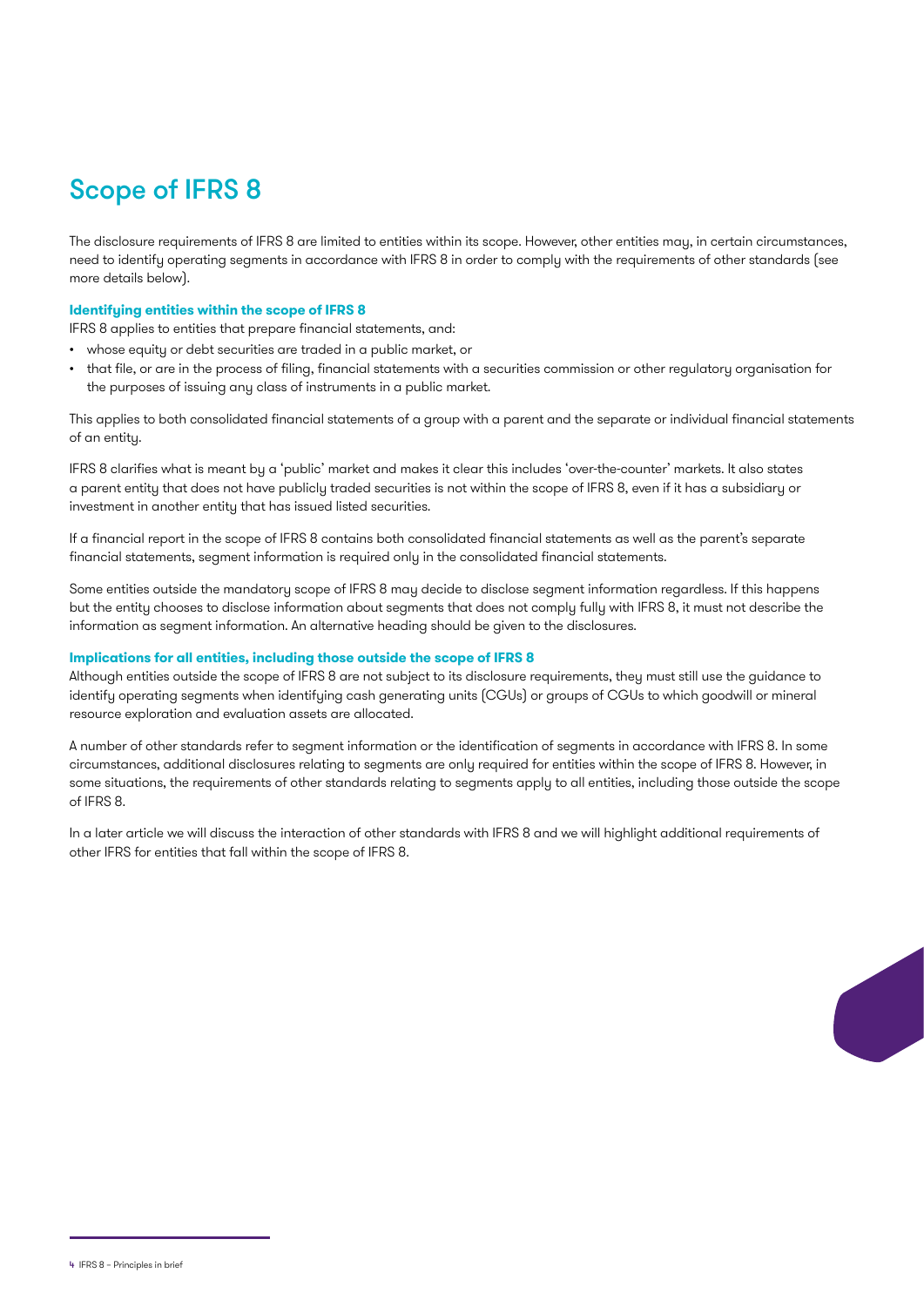## Steps to determine reportable segments – summary

The process for determining operating segments and identifying which of those are reportable separately is summarised in the flow chart below.



How to address each of these five steps will be explained in subsequent articles.